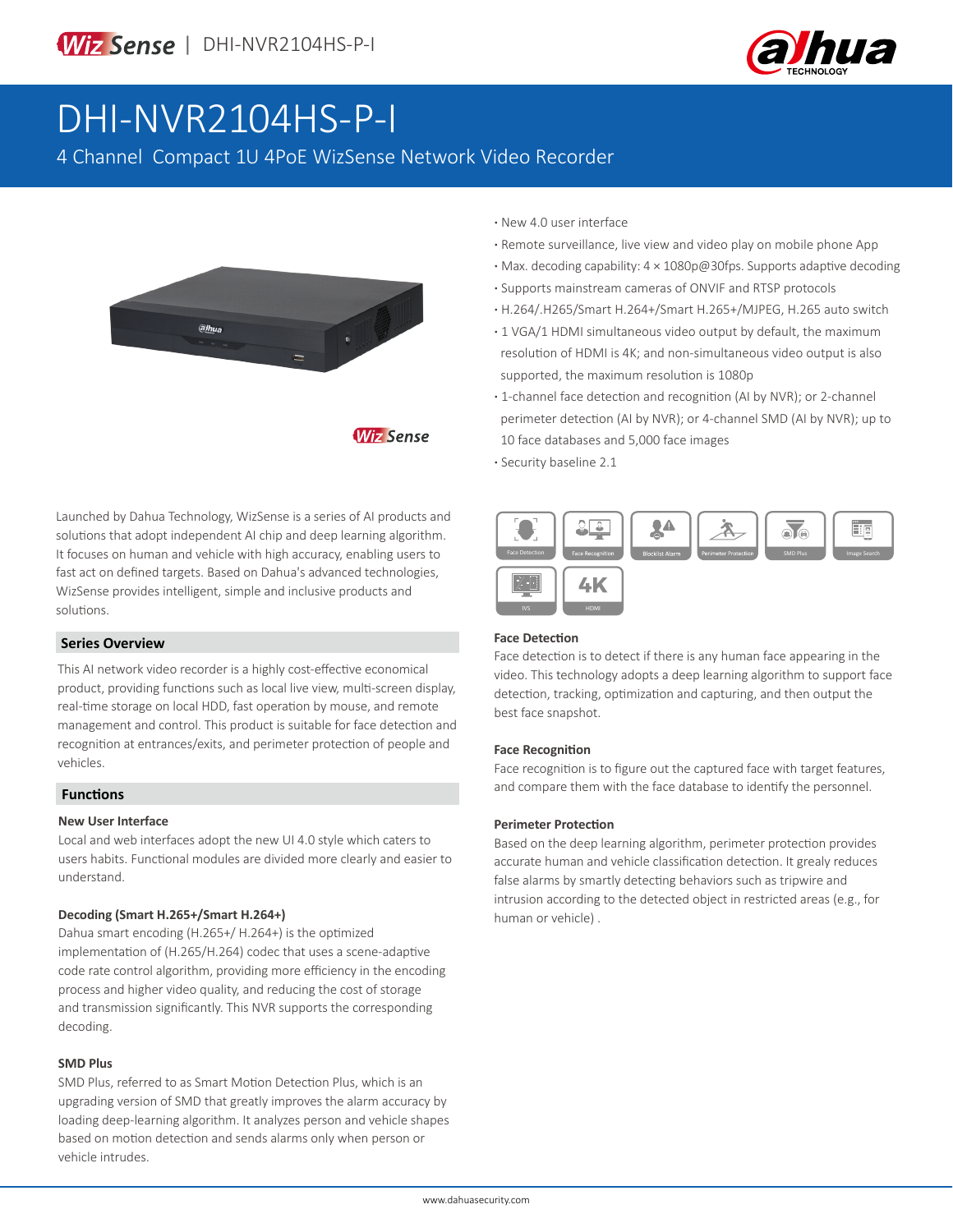### Wiz Sense | DHI-NVR2104HS-P-I

#### **Technical Specification**

| System                     |                                                                                                                                                      |  |
|----------------------------|------------------------------------------------------------------------------------------------------------------------------------------------------|--|
| Main Processor             | Industrial-grade embedded processor                                                                                                                  |  |
| <b>Operating System</b>    | <b>Embedded Linux</b>                                                                                                                                |  |
| Operation Interface        | Web/operating in local GUI                                                                                                                           |  |
| Video                      |                                                                                                                                                      |  |
| <b>Access Channel</b>      | 4 channels                                                                                                                                           |  |
| Network Bandwidth          | 80 Mbps for access, 80 Mbps for storage and 60 Mbps<br>for forwarding                                                                                |  |
| Resolution                 | 12M/8M/5M/4M/3M/2M/720p/D1                                                                                                                           |  |
| Decoding Capability        | 1-channel 8MP@30fps<br>4-channel 1080p@30fps                                                                                                         |  |
| Video Output               | 1 VGA/1 HDMI simultaneous video output by default,<br>the maximum resolution of HDMI is 4K                                                           |  |
| Multi-screen Display       | 1/4                                                                                                                                                  |  |
| Third Party Camera Access  | Onvif, RTSP                                                                                                                                          |  |
| Compression                |                                                                                                                                                      |  |
| Video                      | H.264/.H265/Smart H.264+/Smart H.265+/MJPEG                                                                                                          |  |
| Audio                      | PCM/G711A/G711U/G26/AAC                                                                                                                              |  |
| Network                    |                                                                                                                                                      |  |
| Network Protocol           | HTTP, HTTPS, TCP/IP, IPv4, IPv6, RTSP, UDP, NTP, DHCP,<br><b>DNS</b>                                                                                 |  |
| <b>Mobile Phone Access</b> | Android, iOS                                                                                                                                         |  |
| Interoperability           | ONVIF (profile T/profile S/profile G), CGI, SDK                                                                                                      |  |
| <b>Browser</b>             | Chrome, IE9 or above, Firefox                                                                                                                        |  |
| Record Playback            |                                                                                                                                                      |  |
| Multi-channel Playback     | Up to 4 channels playback                                                                                                                            |  |
| <b>Record Mode</b>         | Priority of record mode: Manual recording > alarm<br>recording > motion detection recording > timed<br>recording                                     |  |
| Storage                    | Local HDD and network                                                                                                                                |  |
| Backup                     | USB device                                                                                                                                           |  |
| <b>Playback Function</b>   | 1. Play, pause, stop, fast forward, fast backward, rewind,<br>play by frame<br>2. Full screen, backup (cut/file), partially enlarge, audio<br>on/off |  |
| <b>SMD Plus</b>            |                                                                                                                                                      |  |
| Performance                | 4 channels                                                                                                                                           |  |
| AI Search                  | Search by target classification (human, vehicle)                                                                                                     |  |
| Face Recognition           |                                                                                                                                                      |  |
| Performance                | Max 8 face pictures/sec processing                                                                                                                   |  |
|                            | 1 channel video stream face recognition                                                                                                              |  |
| Stranger Mode              | Detect strangers' faces (not in device's face database).<br>Similarity threshold can be set manually                                                 |  |
| AI Search                  | Up to 8 target face images search at same time,<br>similarity threshold can be set for each target face image                                        |  |

| Database Management          | Up to 10 face databases with 5,000 face images in<br>total. Name, gender, birthday, address, certificate type,<br>cerificate No., countries&regions and state can be added |  |  |  |
|------------------------------|----------------------------------------------------------------------------------------------------------------------------------------------------------------------------|--|--|--|
|                              | to each face picture                                                                                                                                                       |  |  |  |
| <b>Database Application</b>  | Each database can be applied to video channels<br>independently                                                                                                            |  |  |  |
| <b>Trigger Events</b>        | Buzzer, Voice Prompts, Email, Snapshot, Recording,<br>Alarm Out, PTZ Activation, etc.                                                                                      |  |  |  |
| Alarm Linkage                | Video recording, snapshot, log, preset, tour                                                                                                                               |  |  |  |
| Perimeter Protection         |                                                                                                                                                                            |  |  |  |
| Performance                  | 2 channels                                                                                                                                                                 |  |  |  |
| Object classification        | Human/Vehicle secondary recognition for tripwire and<br>intrusion                                                                                                          |  |  |  |
| AI Search                    | Search by target classification (human, vehicle)                                                                                                                           |  |  |  |
| Alarm                        |                                                                                                                                                                            |  |  |  |
| <b>General Alarm</b>         | Motion detection, privacy masking, video loss, PIR alarm,<br>IPC alarm                                                                                                     |  |  |  |
| Anomaly Alarm                | Front-end device going offline, storage error, full<br>storage, IP conflict, MAC conflict, login lock, network<br>security anomaly                                         |  |  |  |
| Alarm Linkage                | Video recording, snapshot, log, preset, tour                                                                                                                               |  |  |  |
| <b>External Port</b>         |                                                                                                                                                                            |  |  |  |
| HDD                          | 1 SATA port, up to 8 TB. The maximum HDD capacity<br>varies with environment temperature                                                                                   |  |  |  |
| <b>USB</b>                   | 1 front USB 2.0 port, 1 rear USB 2.0 port                                                                                                                                  |  |  |  |
| <b>HDMI</b>                  | 1                                                                                                                                                                          |  |  |  |
| VGA                          | 1                                                                                                                                                                          |  |  |  |
| Network                      | 1 RJ-45 port (10/100 Mbps), 4 RJ-45 ports with PoE<br>power supply (10/100 Mbps)                                                                                           |  |  |  |
| RCA Input                    | 1                                                                                                                                                                          |  |  |  |
| <b>RCA Output</b>            | 1                                                                                                                                                                          |  |  |  |
| General Parameter            |                                                                                                                                                                            |  |  |  |
| Power Supply                 | DC 53V, 1.13A                                                                                                                                                              |  |  |  |
| Power Consumption            | Total output of NVR is ≤ 10W (without HDD) Total output<br>power of PoE is 38W, the maximum output power of a<br>single port is 25.5W                                      |  |  |  |
| Net Weight                   | 0.86 kg (1.90 lb)                                                                                                                                                          |  |  |  |
| Gross weight                 | 1.86 kg (4.10 lb)                                                                                                                                                          |  |  |  |
| <b>Product Dimensions</b>    | 260 mm × 232.7 mm × 47.6 mm (W × L × H)<br>10.24 inch $\times$ 9.16 inch $\times$ 1.87 inch (W $\times$ L $\times$ H)                                                      |  |  |  |
| Package Dimensions           | 117 mm $\times$ 373 mm $\times$ 307 mm (W $\times$ L $\times$ H)<br>4.61 inch × 14.69 inch × 12.09 inch (W × L × H)                                                        |  |  |  |
| <b>Operating Temperature</b> | $-10^{\circ}$ C to +55 $^{\circ}$ C (+14 $^{\circ}$ F to +113 $^{\circ}$ F)                                                                                                |  |  |  |
| Storage Temperature          | 0°C to +40°C (+32°F to +104°F)                                                                                                                                             |  |  |  |
| <b>Operating Humidity</b>    | 10%-93%                                                                                                                                                                    |  |  |  |
| Storage Humidity             | 30%-85%                                                                                                                                                                    |  |  |  |
| <b>Operating Altitude</b>    | 3000 m (9843 ft)                                                                                                                                                           |  |  |  |
| Installation                 | Desktop mounting                                                                                                                                                           |  |  |  |
| Certifications               | CE/FCC                                                                                                                                                                     |  |  |  |
|                              |                                                                                                                                                                            |  |  |  |